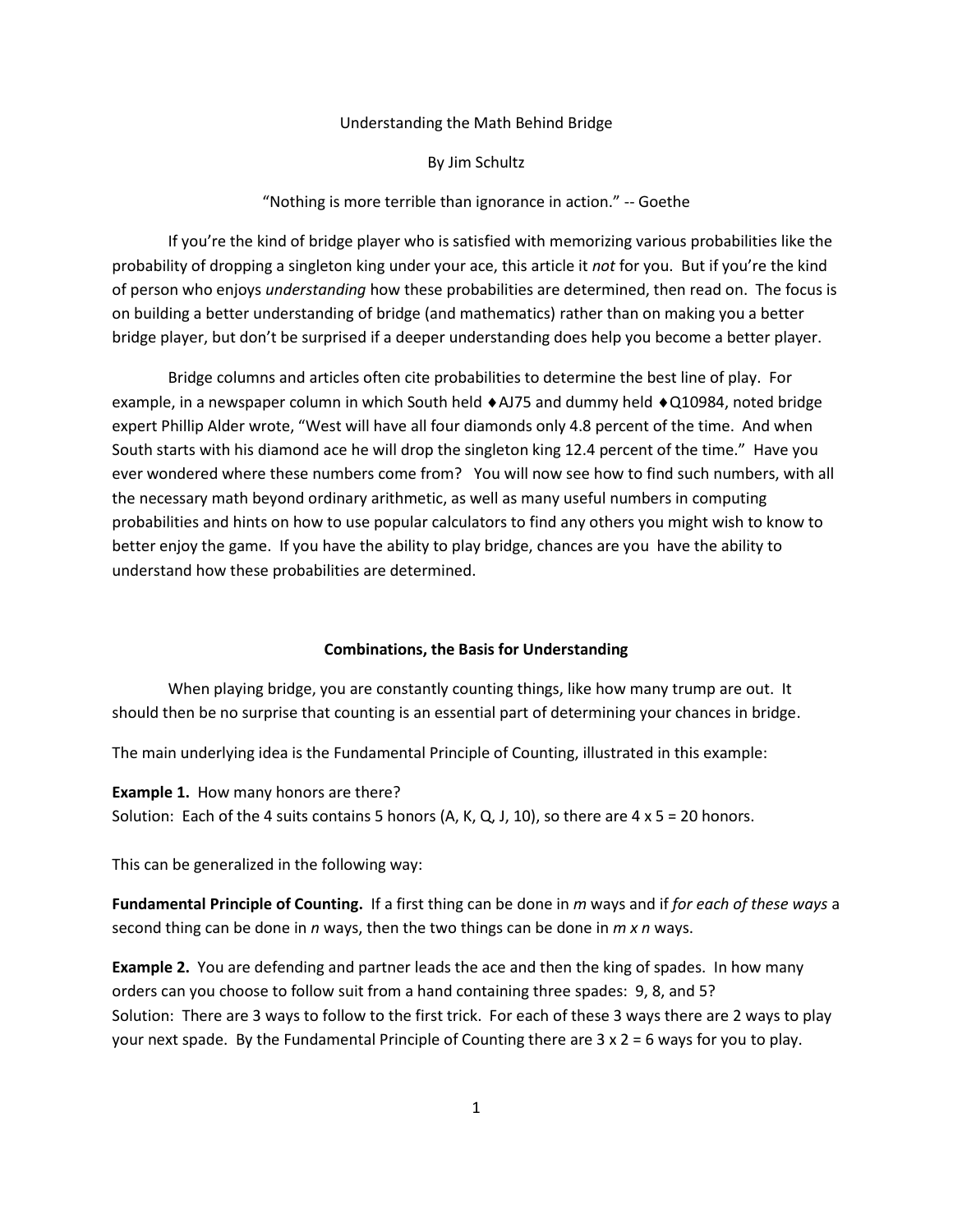Here is a complete list which confirms this: 98, 95, 89, 85, 59, 58. It is having 6 ways to play that gives you the flexibility to signal attitude and/or count.

**Example 3.** In the previous example, how many orders are there to play your three different spades? Solution: From Example 2, there are 6 ways to play your first 2 spades. For each of these there is 1 way to play your remaining spade, so there are  $3 \times 2 \times 1 = 6$  ways. Note that once you play the first two spades you have only one choice in playing the third spade, so the answer is the same as in the previous example.

Examples 2 and 3 involved problems where order was important. Counting situations where *order is not important*, including the examples mentioned at the beginning, involve what are called **combinations**.

**Example 4.** How many doubletons are there in spades? (Note here that AK is considered the same as KA, since order doesn't matter.)

Solution: As before there are 13 ways to choose the first spade, and for each of these there are 12 ways to choose the second spade. But since doubleton ace-king and each other doubleton is counted twice, you need to divide by 2, so the answer is  $\frac{13\lambda}{2}$  $\frac{13 x 12}{2} = 78.$ 

(This is not unlike seeing only the legs of a number of people standing behind a curtain, when you could find the number of people by counting the legs and dividing by 2.)

It will be convenient to represent the number of combinations of 13 things taken 2 at a time by C(13, 2). This lets us express the computations of Example 4 as C(13, 2) =  $\frac{13}{2}$  $\frac{13x12}{2}$ . To obtain a more general rule which works when more numbers are involved, you can think of finding C(13, 2) this way:

Step 1: Using the Fundamental Principle of Counting, the number of ways to choose 2 cards from 13 *when order matters* is 13 x 12.

Step 2: For each choice the same 2 cards can be arranged in  $2 \times 1$  ways (meaning each combination of two cards has been counted twice), so divide by 2 x 1:

$$
C(13, 2) = \frac{13 \times 12}{2 \times 1} = 78.
$$

The next examples illustrate this more general approach when more than 2 cards are chosen.

**Example 5.** Find the number of combinations of 3 club honors. Solution: There are 5 club honors (A, K, Q, J, 10) from which to choose 3. Step 1: The number of ways to choose 3 cards from 5 when order matters is 5 x 4 x 3. Step 2: Divide by  $3 \times 2 \times 1$ , the number of ways of rearranging the same 3 cards:

$$
C(5,3)=\frac{5\times4\times3}{3\times2\times1}=10.
$$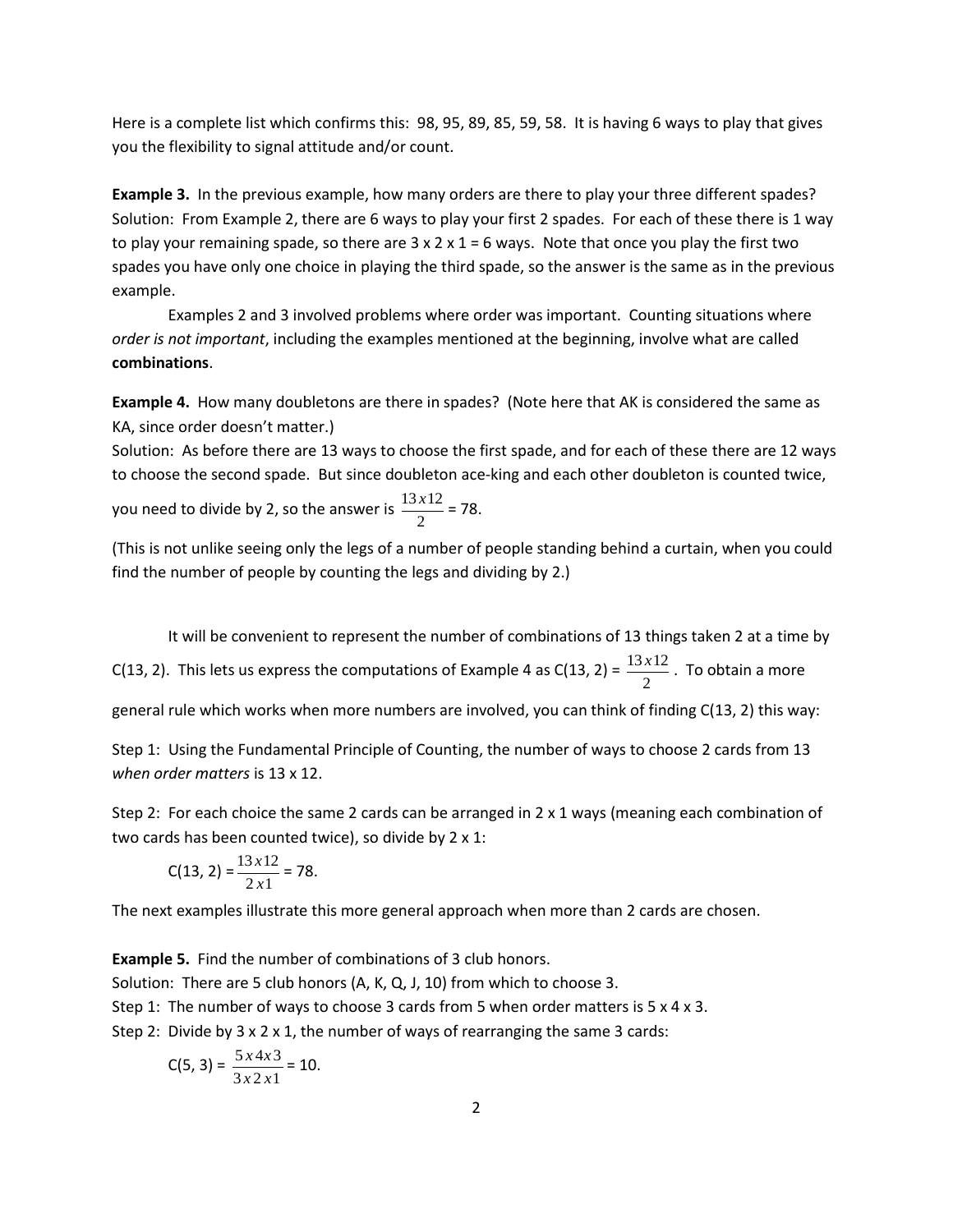Here is a complete list of the 10 combinations: AKQ, AKJ,AK10, AQJ, AQ10, AJ10, KQJ, KQ10, KJ10, QJ10. Note that since you are not concerned with order, since AKQ, AQK, KAQ, KQA, QAK, and QKA are merely 6 different ways of writing the same combination.

**Example 6.** Find the number of 5-card heart holdings.

Solution: This involves finding C(13, 5).

Step 1: The number of ways to choose 5 cards from 13 when order matters is 13 x 12 x 11 x 10 x 9.

Step 2: Divide by  $5 \times 4 \times 3 \times 2 \times 1$ , the number of ways of rearranging the same 5 cards:

$$
C(13, 5) = \frac{13x12x11x10x9}{5x4x3x2x1} = 1287
$$

A convenient shorthand for 5 x 4 x 3 x 2 x 1 is "five factorial", written 5!. Similarly, 13 x 12 x 11 x 10 x 9 looks like 13!, with all the factors from 8 on down cancelled out. This enables us to write 13 x 12 x 11 x 10 x 9 as 13! / 8!

This means that C(13, 5) =  $\frac{13!}{5!8!}$ 13!

The computations of Example 4 and 5 can be written as

C(13, 2) = 
$$
\frac{13!}{2! \ 11!}
$$
 and C(5, 3) =  $\frac{5!}{3! \ 2!}$ 

In general,  $C(n, r) = \frac{n!}{r!(n-r)!}$ !  $r!$   $(n-r)$ *n* −

# **Example 7.** How many bridge hands are possible?

Solution: A bridge hand consists of 13 cards chosen from 52, so

 $C(52, 13) = \frac{52.1}{13! \cdot 39!}$  $\frac{52!}{1!39!} = \frac{52 \times 51 \times 50 \times 49 \times 48 \times 47 \times 46 \times 45 \times 44 \times 43 \times 42 \times 4}{13 \times 12 \times 11 \times 10 \times 9 \times 8 \times 7 \times 6 \times 5 \times 4 \times 3 \times 2 \times 11}$ 52 x 51 x 50 x 49 x 48 x 47 x 46 x 45 x 44 x 43 x 42 x 41 x 40 *x x x x x x x x x x x x*  $\frac{x51 \times 50 \times 49 \times 48 \times 47 \times 46 \times 45 \times 44 \times 43 \times 42 \times 41 \times 40}{x^2 + 40 \times 42 \times 41 \times 40} = 635,013,559,600,$  or about

635 billion. (If you dealt one hand per minute 24 hours a day 7 days a week it would take over a million years!)

Here is where a good calculator comes in handy! For example, on many Texas Instruments graphing calculators MATH PRB  $\overline{3}$  gives C(n, r), so these key strokes will compute C(52, 13):

52 MATH PRB 3 13 ENTER.

The answer may appear as 6.350135596E11, which is scientific notation for 635,013,559,600. The E11 at the end of the number means multiply by  $10^{11}$ , or in other words "move the decimal point 11 places to the right".

For your reference, values of some of the most commonly occurring combinations generated by an Excel spreadsheet using the built-in function COMBIN, are given below. For example, 78, the value of C(13, 2) which appears across from 13 and under 2, was computed using the Excel formula =combin(13, 2).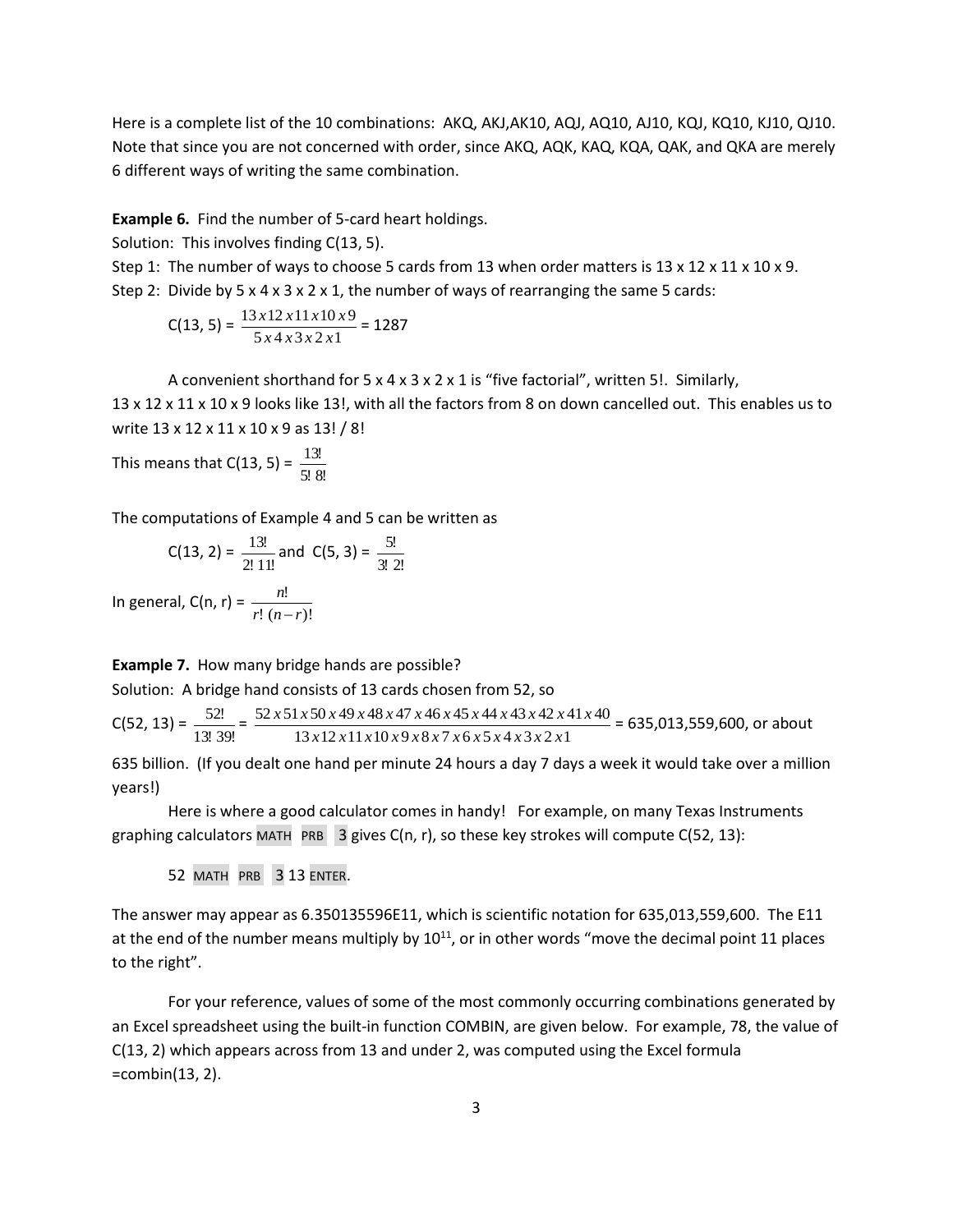|                         |              |                |                |     |     |      | r                           |      |      |     |     |              |    |    |
|-------------------------|--------------|----------------|----------------|-----|-----|------|-----------------------------|------|------|-----|-----|--------------|----|----|
| n                       | $\bf{0}$     | 1              | $\overline{2}$ | 3   | 4   | 5    | 6                           | 7    | 8    | 9   | 10  | 11           | 12 | 13 |
| ${\bf 1}$               | 1            | 1              |                |     |     |      |                             |      |      |     |     |              |    |    |
| $\overline{2}$          | 1            | $\overline{2}$ | $\mathbf{1}$   |     |     |      |                             |      |      |     |     |              |    |    |
| 3                       | 1            | 3              | 3              | 1   |     |      |                             |      |      |     |     |              |    |    |
| 4                       | 1            | 4              | 6              | 4   | 1   |      |                             |      |      |     |     |              |    |    |
| 5                       | 1            | 5              | 10             | 10  | 5   | 1    |                             |      |      |     |     |              |    |    |
| 6                       | 1            | 6              | 15             | 20  | 15  | 6    | 1                           |      |      |     |     |              |    |    |
| $\overline{\mathbf{z}}$ | 1            | $\overline{7}$ | 21             | 35  | 35  | 21   | 7                           | 1    |      |     |     |              |    |    |
| 8                       | 1            | 8              | 28             | 56  | 70  | 56   | 28                          | 8    | 1    |     |     |              |    |    |
| 9                       | $\mathbf 1$  | 9              | 36             | 84  | 126 | 126  | 84                          | 36   | 9    | 1   |     |              |    |    |
| 10                      | 1            | 10             | 45             | 120 | 210 | 252  | 210                         | 120  | 45   | 10  | 1   |              |    |    |
| 11                      | 1            | 11             | 55             | 165 | 330 | 462  | 462                         | 330  | 165  | 55  | 11  | $\mathbf{1}$ |    |    |
| 12                      | 1            | 12             | 66             | 220 | 495 | 792  | 924                         | 792  | 495  | 220 | 66  | 12           | 1  |    |
| 13                      | $\mathbf{1}$ | 13             | 78             | 286 | 715 | 1287 | 1716                        | 1716 | 1287 | 715 | 286 | 78           | 13 | 1  |
|                         |              |                |                |     |     |      | $C(n, r)$ for $n = 1$ to 13 |      |      |     |     |              |    |    |

This pattern of numbers is known to mathematicians and many middle school students as **Pascal's triangle**. It has many interesting properties. Some of the most useful to this bridge theme are discussed next.

**Example 8.** How many ways are there to choose *none* of the 13 clubs so you have a void in clubs? Solution: There is only one way to do this: *Don't choose* the ace, *don't choose* the king, *don't choose* the queen, *etc.* For each card, there is only 1 choice that can be made: *not* to choose that card. Using the notation for combinations,  $C(13, 0) = 1$ .

Similarly  $C(52, 0) = 1$ , and in general,  $C(n, 0) = 1$  for all values of n.

It is also clear that there is symmetry in the table. For example,  $C(5, 1) = C(5, 4)$ . In terms of cards, this is because the number of ways to choose which 1 of 5 cards to include, represented by C(5, 1), is the same as the number of ways to choose which 1 of 5 cards *not* to include, represented by C(5, 4). In much the same way  $C(5, 2) = C(5, 3)$ , because the number of ways to choose which 2 of 5 cards to include, represented by C(5, 2), is the same as the number of ways to choose which 2 of 5 cards *not* to include, represented by C(5, 3).

You may wish to look for other interesting properties, such as how to predict one row from the previous one.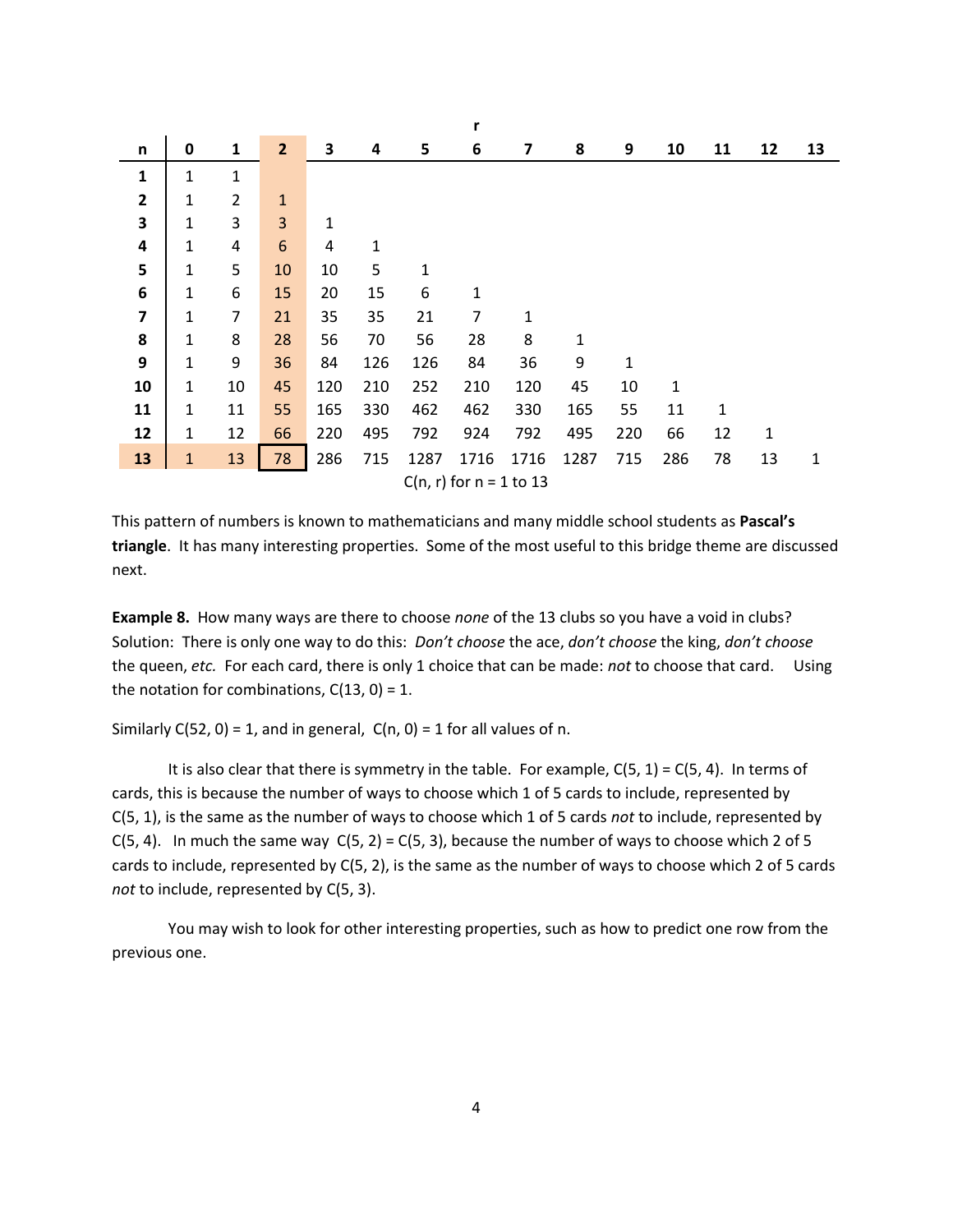Here are a few more combinations that will be useful: For example, if you are declarer you can see all but 26 cards, so the number of possible hands for East chosen from the remaining cards is C(26, 13), which from the chart is 10,400,600.

| n  | 13              | 26                  | 39              | 52 |
|----|-----------------|---------------------|-----------------|----|
| 26 | 10,400,600      |                     |                 |    |
| 39 | 8,122,425,444   | 8,122,425,444       |                 |    |
| 52 | 635,013,559,600 | 495,918,532,948,104 | 635,013,559,600 |    |

**Example 9.** How many hands have a void in clubs?

Solution. From Example 8 there is  $C(13, 0) = 1$  way to choose the clubs. All 13 cards in the hand must be chosen from the other 39 cards, or C(39, 13) ways. Using the chart above or a calculator this is 8,122,425,444 ways. So the answer is 1 x 8,122,425,444 = 8,122,425,444.

Of course, the number of ways to have a void is the same for any suit, but it's not quite true that there is a total of 4 x 8,122,425,444 hands which are voids. This is because some hands may have 2 or even 3 voids, so the same hand will be counted more than once. Taking this into account, the actual number of hands with at least one void is 32,427,298,180. (For experts, this number is 4C(39, 13) - $6C(26, 13) + 4.$ 

In the same way you can find the number of hands with any particular distribution.

## **Probabilities, Clues to Making the Best Play**

Computing probabilities simply involves comparing particular outcomes with *equally likely* possible outcomes. Here *equally likely* is an important part of the definition. For example, it would be incorrect to say that the probability of being first in a field of 48 teams in a major tournament is  $\frac{1}{2}$ , because either you come in first or you don't. For most of us, these are not equally likely events!

The **probability** of an event occurring is the number of ways the event can occur divided by the number of *equally likely* possible outcomes.

### **Example 10.** Find the probability of having a void in clubs.

Solution: From Example 9, the number of ways this can occur is 8,122,425,444, and from Example 7 the number of possible bridge hands is 635,013,559,600. Thus the probability of a void in clubs is 8,122,425,444 / 635,013,559,600 = .0127909, or about 1.3%.

How to open a 13-point hand with exactly 4 spades, 4 hearts, 3 diamonds, and 2 clubs is often a matter of considerable debate as not bidding a 4-card major forces bidding a 3- or 2-card suit. How often does this 4-4-3-2 distribution occur?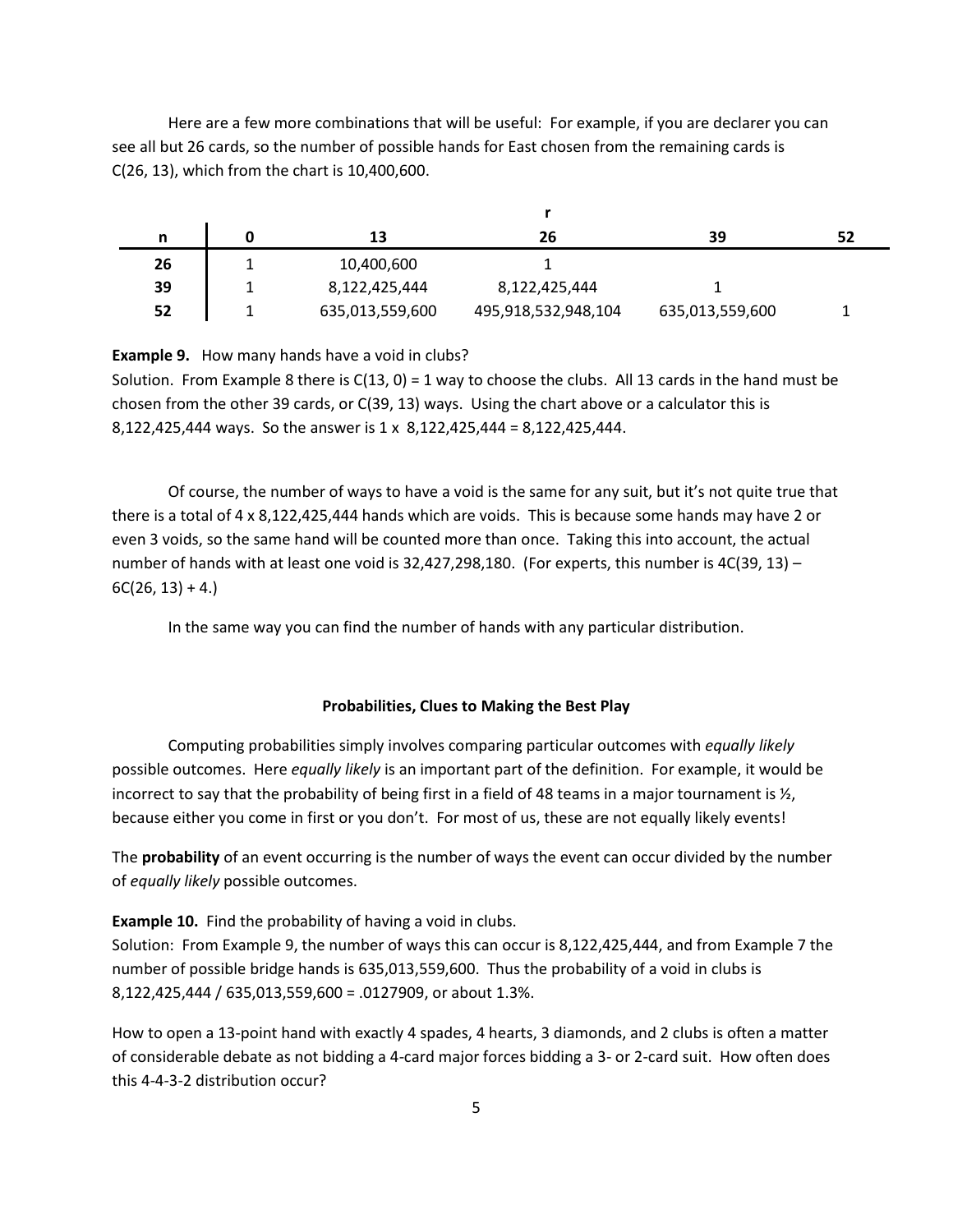**Example 11.** Find the probability of having a hand with 4 spades, 4 hearts, 3 diamonds, and 2 clubs. Solution: There are  $C(13,4) = 715$  ways to choose the spades. For each of these, there are  $C(13,4) = 715$ ways to choose the hearts,  $C(13, 3) = 286$  ways to choose the diamonds, and finally  $C(13, 2) = 78$  ways to choose the clubs. (The numbers 715, 286, and 78 can be found in row 13 of the first chart.) The number of such hands is 715 x 715 x 286 x 78 = 11,404,407,300, so the probability of having such a hand is 11,404,407,300 / 635,013,559,600 = .0179593, or about 1.8%.

Such large numbers can be hard to read. It may actually be more meaningful to show the solutions to Examples 10 and 11 this way:

P(void in clubs) =  $\frac{C(13,6) \times C(3)}{C(52,13)}$  $(13, 0)$  x  $C(39,13)$ *C*  $\frac{C(13,0) \, x \, C(39,13)}{C(52,13)}$ , and P(4S-4H-3D-2C distribution) =  $\frac{C(13,4) \times C(13,4) \times C(12,4)}{C(52,13)}$  $(13, 4)$  x  $C(13, 4)$  x  $C(13, 3)$  x  $C(13, 2)$ *C*  $\frac{C(13,4) \times C(13,4) \times C(13,3) \times C(13,2)}{C(52,12)}$ .

**Example 12.** Find the probability of holding any 4-4-3-2 distribution.

Solution: There are 4 suits to pick for the doubleton. For each of these there are 3 ways to pick the 3 card suit. For each of these there is only 1 way to pick the remaining two suits, so there are  $4 \times 3 \times 1 =$ 12 ways to pick the suits. Thus the probability is 12 times the answer computed in Example 11, which is 21.6%.

You are now able to compute the numbers in the opening paragraph:

**Example 13.** If South holds ♦ AJ75 and dummy holds ♦ Q10984, find the probability West will have all four diamonds.

Solution: Declarer's combined hands consist of 9 diamonds and 17 other cards, so the defenders' combined hands consist of 4 diamonds and  $39 - 17 = 22$  other cards. There is  $C(4, 4) = 1$  way to choose the diamonds West holds. (Choose them all.) And there are C(22, 9) = 497,420 ways to choose West's remaining cards. This is out of  $C(26, 13) = 10,400,600$  possible hands that West could have using the unseen cards. Thus, the probability West will have all 4 diamonds is

$$
P = \frac{C(4,4) \times C(22,9)}{C(26,13)} = \frac{1 \times 497,420}{10,400,600} = 4.8\%
$$

**Example 14.** If South holds ◆AJ75 and dummy holds ◆Q10984, find the probability West or East will have a singleton  $\triangle$ K, which will fall if declarer leads  $\triangle$ A.

Solution: First find the probability that West has the singleton  $\bullet$  K. This is similar to the previous example, except that this time there is  $C(1,1) = 1$  way to choose the  $\bullet$ K,  $C(3,0) = 1$  way to choose the other three hearts (don't choose any of them), and C(22, 12) = 646,646 ways to choose West's remaining 12 cards, so